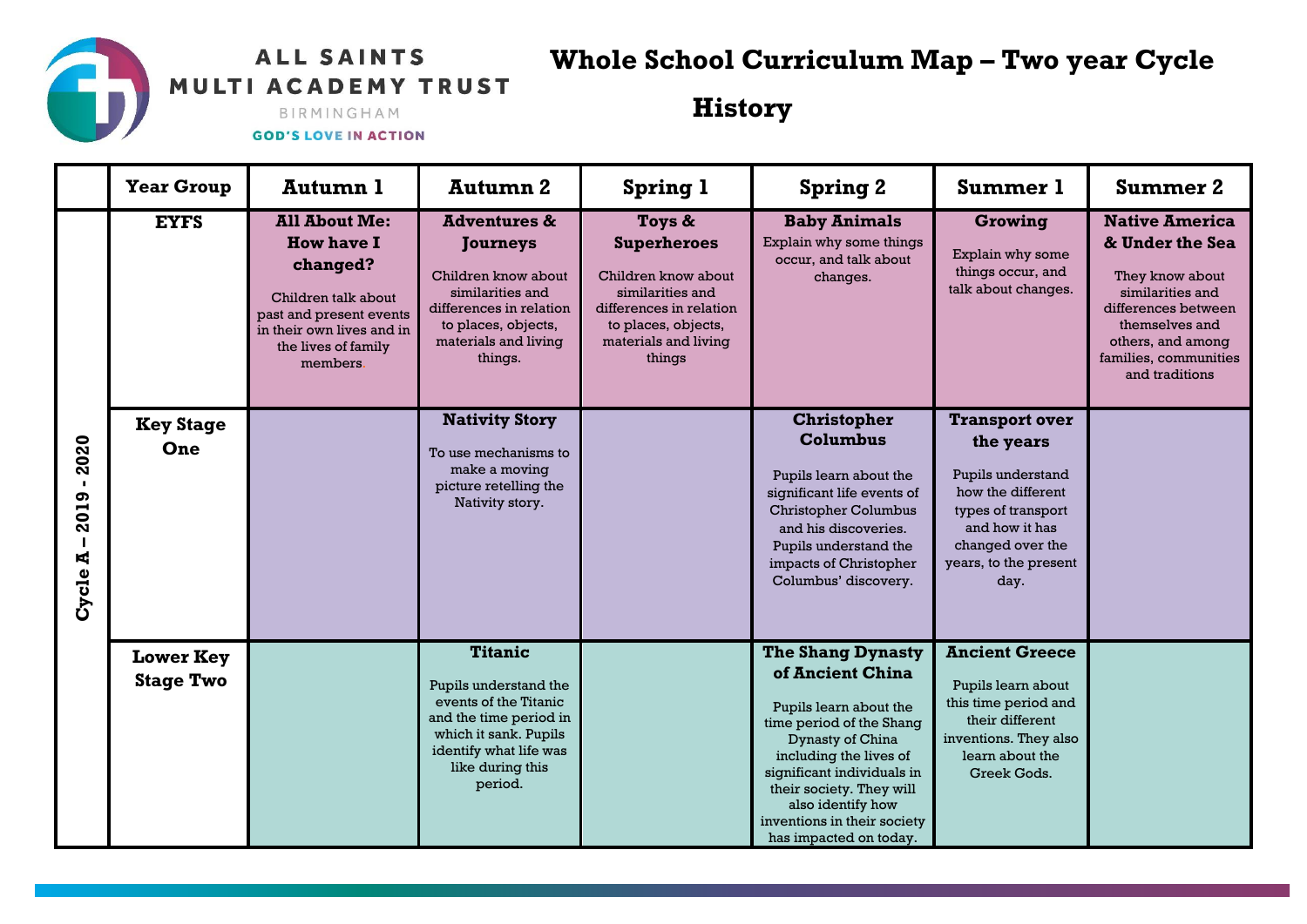| <b>Upper Key</b><br><b>Stage Two</b> | <b>Razzle Dazzle</b><br><b>The Suffragettes</b>                                                                                                                                                | <b>Early Islamic</b><br><b>Civilization</b>                                                                                                                                                                                | <b>Britain</b><br>settlements by                                                                                                                               |  |
|--------------------------------------|------------------------------------------------------------------------------------------------------------------------------------------------------------------------------------------------|----------------------------------------------------------------------------------------------------------------------------------------------------------------------------------------------------------------------------|----------------------------------------------------------------------------------------------------------------------------------------------------------------|--|
|                                      | Pupils learn about the<br>time period of the<br>Suffragettes and the<br>campaign for<br>women's rights. They<br>will learn about the<br>lives of key figures<br>such as Emmeline<br>Pankhurst. | Pupils will be able to<br>identify key events in the<br>expansion of the Islamic<br>civilisation and the city of<br>Baghdad. They will learn<br>about how the Islamic<br>Civilisation contributed<br>to our society today. | <b>Anglo Saxons</b><br>and Scots<br>Pupils will identify<br>when and why the<br>Anglo-Saxon's<br>invaded Britain,<br>where they settled<br>and how they lived. |  |

|                                | <b>Year Group</b>       | Autumn 1                                                                                                                                                                                                                                                                                                      | Autumn 2                                                                                                                                                                                        | <b>Spring 1</b> | <b>Spring 2</b>                                                                                                                                                                   | <b>Summer 1</b>                                                                                                                                                                                                             | <b>Summer</b><br>2                                                                                                                                                                                                                      |
|--------------------------------|-------------------------|---------------------------------------------------------------------------------------------------------------------------------------------------------------------------------------------------------------------------------------------------------------------------------------------------------------|-------------------------------------------------------------------------------------------------------------------------------------------------------------------------------------------------|-----------------|-----------------------------------------------------------------------------------------------------------------------------------------------------------------------------------|-----------------------------------------------------------------------------------------------------------------------------------------------------------------------------------------------------------------------------|-----------------------------------------------------------------------------------------------------------------------------------------------------------------------------------------------------------------------------------------|
| 2021<br>020<br>N<br>B<br>Cycle | <b>EYFS</b>             | <b>All About Me:</b><br><b>Where do I live?</b><br>Children talk about past<br>and present events in<br>their own lives and in the<br>lives of family members<br>They know about<br>similarities and<br>differences between<br>themselves and others,<br>and among families,<br>communities and<br>traditions |                                                                                                                                                                                                 |                 | <b>People Who Help Us</b><br>Children talk about past and<br>present events in their own<br>lives and in the lives of family<br>members                                           | <b>Food Glorious</b><br>Food<br>Explain why some<br>things occur, and talk<br>about changes.<br>Children know about<br>similarities and<br>differences in relation<br>to places, objects,<br>materials and living<br>things | <b>Take One</b><br>Picture &<br>We're<br><b>Going to</b><br>the<br>Zoo/Jungle<br><b>Adventures</b><br>Children know<br>about<br>similarities and<br>differences in<br>relation to<br>places, objects,<br>materials and<br>living things |
|                                | <b>Key Stage</b><br>One |                                                                                                                                                                                                                                                                                                               | <b>Remembrance Day</b><br>& Christmas<br><b>Around the World</b><br>Pupils have a good<br>understanding of why and<br>how we celebrate<br>Remembrance day. Use<br>different sources of evidence |                 | The History of<br>Cadbury<br>Pupils learn about when and<br>how the company of Cadbury<br>began. They will be able to<br>identity significant events of<br>the company's history. |                                                                                                                                                                                                                             | <b>Take One</b><br><b>Picture</b><br>Events beyond<br>living memory<br>that are<br>significant<br>nationally or<br>globally                                                                                                             |